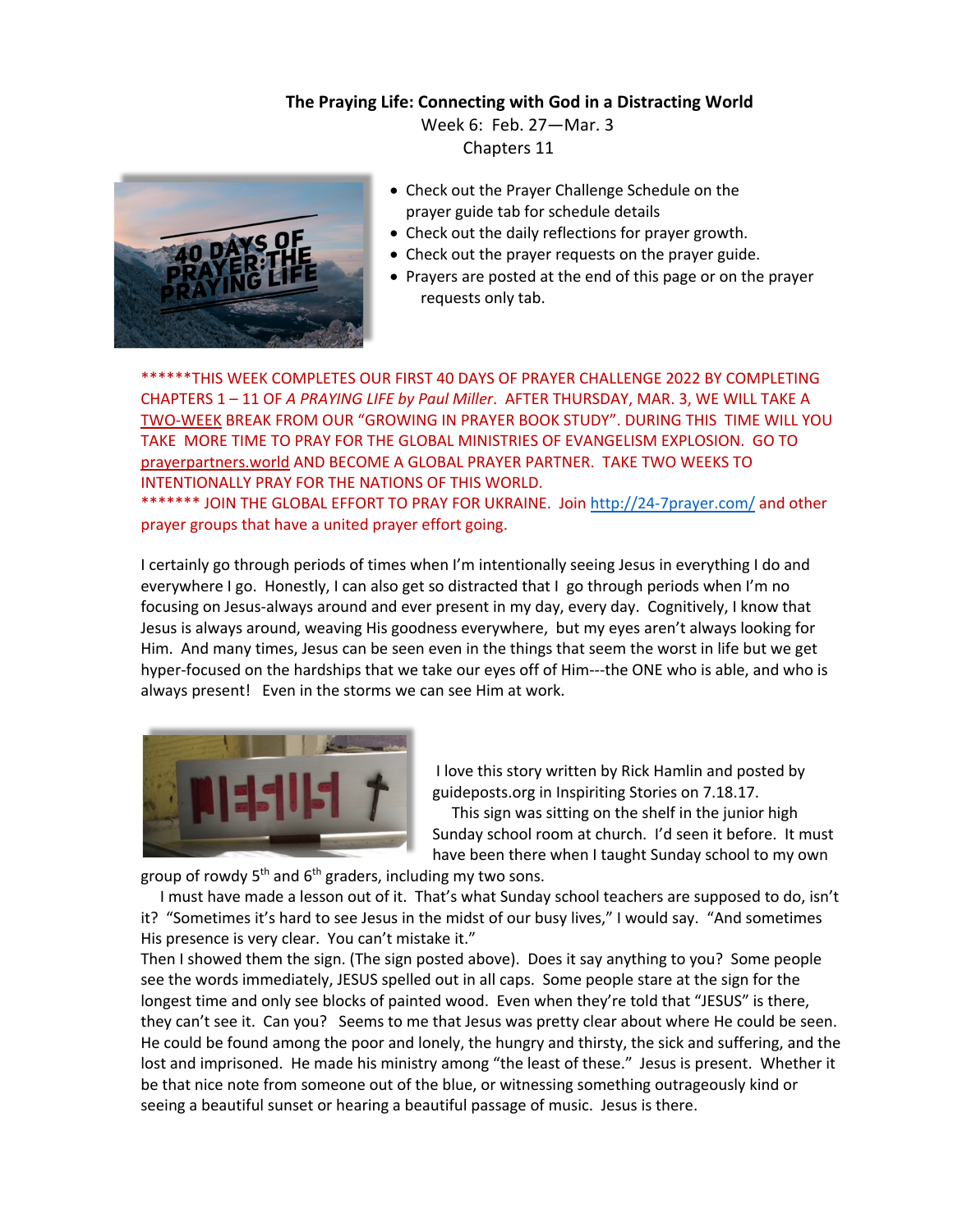This is my prayer. To see Jesus' presence always. To be constantly aware of His abiding love. Read these lyrics to the lovely prayer that was put to music in the musical Godspell.

"Day by day, oh dear Lord, three things I pray. To see thee more clearly, love thee more dearly, follow thee more nearly, day by day by day." May this be our prayer.



- o Sunday, Feb. 27: As you open the pages of chapter 11 this week, Paul Miller writes, "Jesus had been sitting in our waiting room, right in front of me, as obvious as the daylight." I say, "Jesus is around us every day, right in front of us, right beside us, as obvious as the daylight." Are we taking note of seeing Jesus in our everyday occurrences? Paul Miller notes that the 6<sup>th</sup> cure for cynicism is LOOKING FOR JESUS.
- $\circ$  Monday Thursday, Feb. 28 Mar. 3: Chapter 11 questions to consider.
	- 1. Where do you look for Jesus (pp.82-83)?
	- 2. Practice looking for Jesus. Write down in your journal where you see him.
	- 3. How does looking for evidence of Jesus' presence cure our cynicism?
	- 4.

## *Daily Reflections are adapted from A Praying Life Discussion Guide*

At the close of chapter 11, I find some serious need for reflection. As we take a two week pause from the book study, reflection is where I'm going to be. I'm asking God to give me a more grace saturated vision that will enable me to defeat cynicism so that I can talk with my Father in heaven with a restored childlike simplicity and wonder. I've recognized that there are some heart barriers in my life that distance me from my Father. I want to run to His open arms and feel the embrace without any barriers. I've got some work to do, some renewal, some confession, some repentance, some thanksgiving that needs to take place. I'm growing, continually growing and I don't want to stop growing. Also, during the book study pause, I'm going to spend time praying for the world. Evangelism Explosion has ministries in every continent of the world. And as I'm writing the finishing touches of this post, our brothers and sisters in Ukraine need our intercession. Let's spend some extra time with the Father.



Weekly Prayer Requests Feb. 27 – Mar. 3

*A*doration: praising God for who He is and what He has done.

Where does wisdom come from? Where does understanding dwell? It is hidden from the eyes of every living thing And concealed from the birds of the air.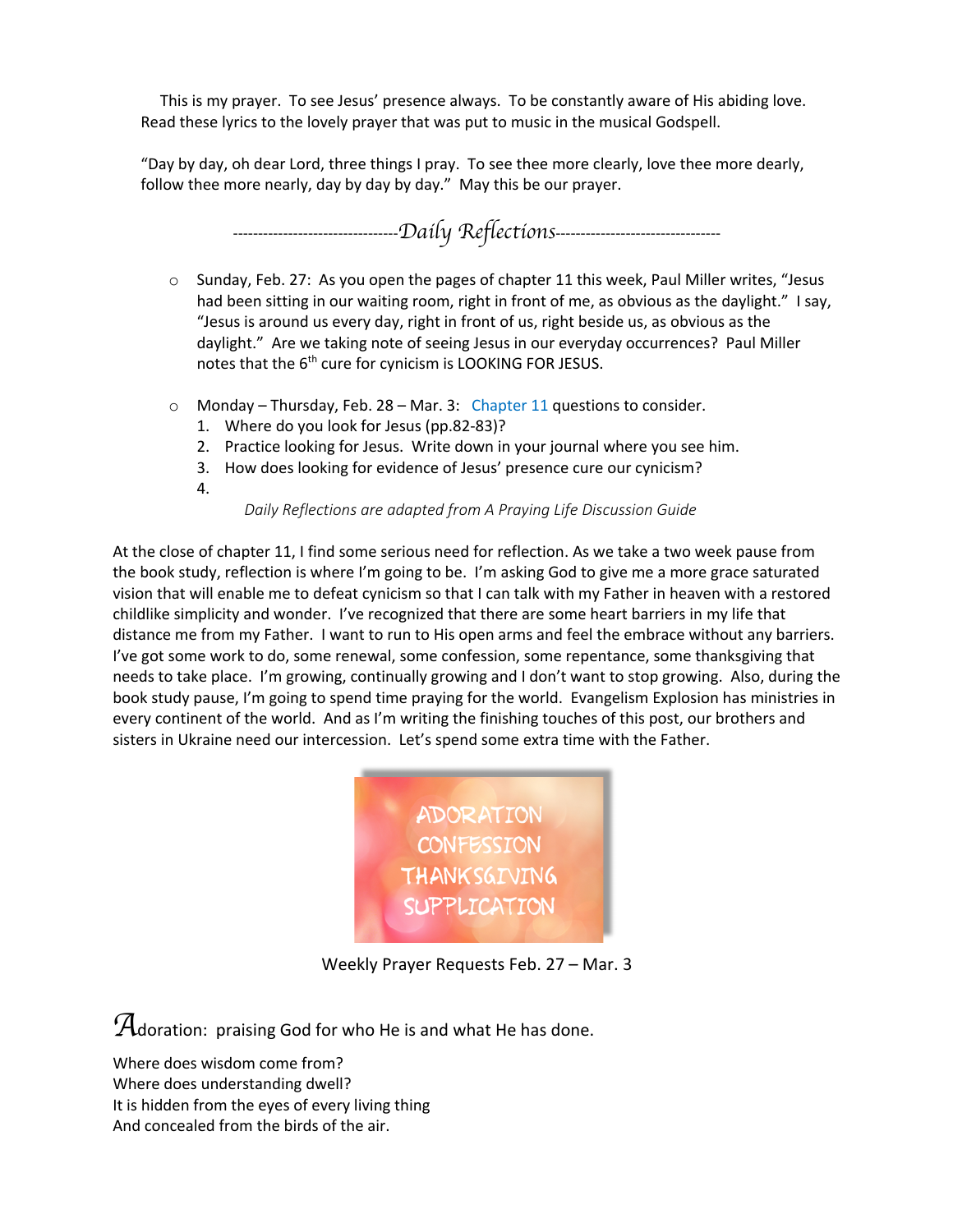Destruction and Death say, "Only a rumor of it has reached our ears." You understand its way, O God, And You know its place. For You look to the ends of the earth And see everything under the heavens. (Job 28:20-24)

We fear You, O God, because You care about those who are wise. (Job. 37:24)

As for You, O God, Your way is perfect; Your word, O Lord, is proven. You are a shield for all who take refuge in You. For who are You besides the Lord? And who is the Rock except You, our God? (2 Samuel 22:31-32)

*Pause to express your thoughts of praise and worship.*

*C*onfession: stating our sins, and asking forgiveness:

O God, You know my foolishness, and my guilt is not hidden from You. May those who hope in You not be ashamed because of me, O Lord God of hosts; May those who seek You not be dishonored because of me, O God of Israel. (Ps. 69:5-6) If I say I have fellowship with You, O Christ, and yet walk in darkness, I lie and do not practice the truth. But if I walk in the light as You are in the light, I have fellowship with others, and Your blood, O Jesus, purifies me from all sin. (1 John 1:6-7) If there is any thought within me that needs forgiveness, I confess it. Forgive any way within me

that is not according to Your will and Your ways.

*Ask the Spirit to search your heart and reveal any areas of unconfessed sin. Acknowledge these to the Lord and thank Him for His forgiveness.* 

## $\widetilde{T}$ hanksgiving: thanking God for specific things He has done.

The heavens declare Your glory, O God, And the skies proclaim the work of Your hands. Day after day they pour forth speech; Night after night they reveal knowledge. (Ps. 19:1-2) I will exalt You, O Lord, for You lifted me up And did not let my enemies rejoice over me. O Lord my God, I cried to You for help and You healed me. (Ps. 30:1-2)

God we have so much to praise You for:

- We praise You, God, for the faithful ministry of Evangelism Explosion over the past 60 years. Thanks be to God for a great celebration of 60 years in ministry on 2.25.22 @ Coral Ridge Presbyterian Church.
- We praise You, God, for followers at Radius Church in Mount Vernon who feel the Holy Spirit's strong conviction to share the Gospel and to bring others to upcoming evangelism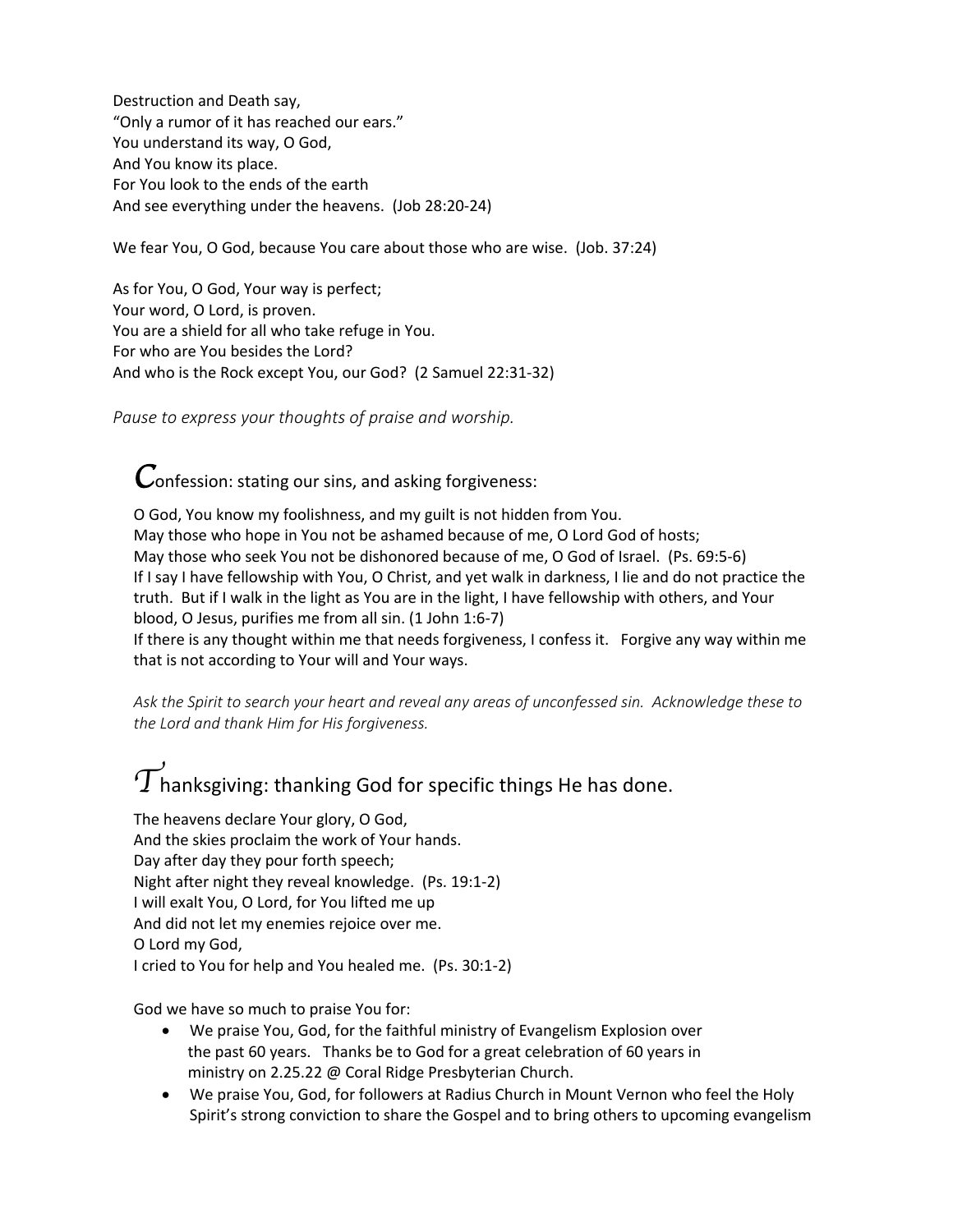trainings. Pray for divine appointments as they go out sharing with others the love of Jesus.

- We praise You, God, for followers are Calvary Arlington that are moved to go personally and share the Gospel with people God has laid on their hearts to share with.
- We praise You, God, for followers at Northshore, Everett who are excited about evangelism and sharing the Gospel. Pray for these followers as they go about sharing the Gospel with people that God is leading them to.
- We praise You, God, for what You are doing in the hearts of Your people at Arlington Free Methodist Church – give them strength to keep sharing.
- We praise You, God, for moving in Calvary Chapel and Calvary Arlington, Arlington Atonement Free Lutheran, Philadelphia Church, Westgate Chapel, His Place Church, Hope Lutheran Brethren and other churches throughout the Pacific Northwest. God, You, are moving in people's hearts to become Great Commission focused. We pray for a great spiritual awakening to sweep this land.

## *S*upplication: asking for things we want God to do, for others or for us.

May everything I do be done in love. (1 Corinthians 16:14) I pray, Lord, that words may be given to me, that I may open my mouth boldly to make known the mystery of the gospel. (Ephesians 6:19)

*Pause here to petition God for growth in your desire to know and please Jesus Christ. Pray for a greater love and commitment to Him, for the grace to practice His presence and for the grace to glorify Him in your life. Offer prayers regarding your activities for the week and any special concerns you may have.*

- Pray for the people of Ukraine as tension builds on the Ukraine-Russia border. Pray for strength, courage, and perseverance as their home is threatened by imminent conflict.
- Pray for safe passages out of conflict zones for displaced populations.
- Pray for government officials to lead with wisdom in this tense time.
- Pray for the estimated 4 million displaced people who will be forcibly removed from their homes. Pray that in the face of conflict, they will find psychological, emotional and spiritual healing from this trauma.
- Pray for soldiers on both sides of this conflict to be safe from harm.
- Pray for local churches, relief workers, and humanitarian aid organizations to care for what could be a massive wave of displaced people in Ukraine.
- Pray for churches, God's people to have peace and remain strong.
- Pray for believers as they seek to be a light in the darkness.
- Pray for Ukrainians who have never heard the gospel to have an opportunity to experience the hope of Jesus and receive Jesus as Lord.
- Pray for Ukrainian seminaries as they assist their students during this crisis.
- Pray for the US ministry of EE: it's vision for the future, God's person to fill the position of US director. Randall Woods (our director for 8 years will be leaving EE to pastor Midway Baptist Church) and we're asking God for a smooth transition.
- Pray for additional ministry partnerships so that TOGETHER we can reach the world with the Gospel.
- For America to turn to God and our Nation to see the next Great Spiritual Awakening.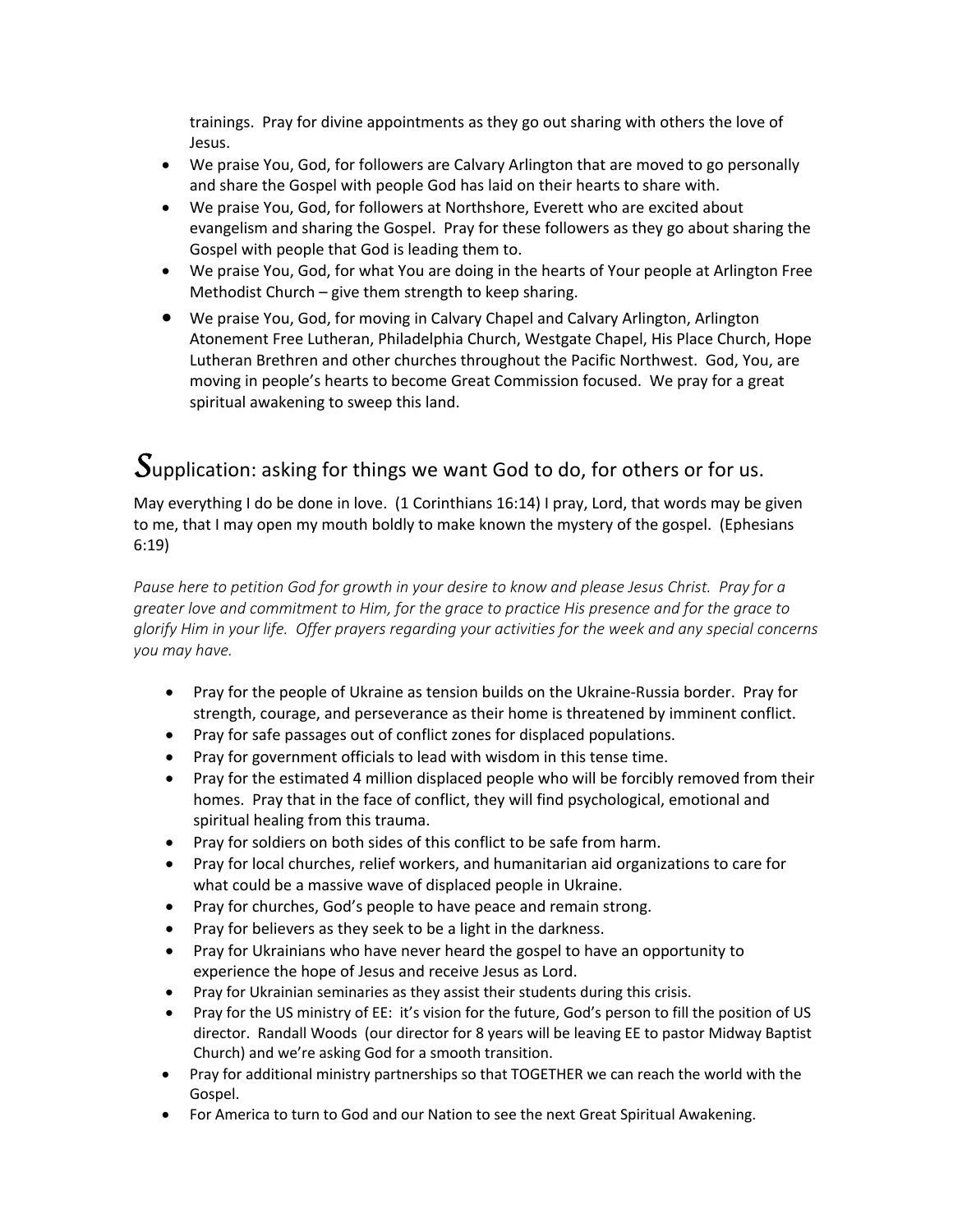- For our leaders to be God-fearing and recognize that they are accountable to Him for each decision and act. (Prov. 9:10)
- For God to grant people in authority wisdom, knowledge, and understanding.
- Pray that the Church in America will open their eyes to see the hope to which we've been called.
- For prospective churches to host Equip America in future locations around the country.
- For plans and preparations for Congress Of Nations in 2023
- For Equip America on March 19 in Grand Junction, CO, Tampa, FL, Fort Payne, AL, Stillwater, OK, and El Paso, TX (Spanish).
- For God to expand the ministry of Hope For Kids in 2022. For expansion of the Explorers' Club ministry.
- Pray churches that have attended Everyday Evangelism Launches will begin implementing.
- For Pastors' in America to Stand UP! Stand Firm! Stand on God's Word with grace, power, and mercy!
- Pray for peace in our cities and unity in our churches and nation.
- **The 71st National Day of Prayer** will be celebrated on Thursday, May, 5, 2022. The theme this year is a call to praise in prayer*. 'EXALT THE LORD, WHO HAS ESTABLISHED US' based on Colossians 2:6-7.*
- Lift prayers for our persecuted brothers and sisters: ask God to help them rest in the knowledge that Our Good Shepherd walks with them through every difficult situation. Ask God to provide Bibles and Christian literature that will reach the most remote and needy areas where they are in the shortest supply. Ask God to continually bring comforting scripture to their mind giving them the strength to press on. Ask God to bring about justice in an unjust world.
- Pray for your pastor and church leadership.
- Pray for ministries in your church and ministry directors
- Pray for unbelieving family members that God would draw them to salvation.
- Pray for the grieving. There is much loss everywhere. Many lives that are struck by the loss of those they love dearly. Ask God to shower them with his tender mercy and cover them with His feathers and they would take refuge under His wings. That they would grasp His faithfulness to be their shield and rampart.
- Pray for Judy and Nyle Bosier: prayer strategist, ministry coaches, and partners of EE: strength, endurance, and healing.
- Pray for Endre Norem: prayer strategist for EE as he travels throughout the North Western parts of the US, sharing the Gospel, equipping others to pray more intentionally and become courageous witnesses for You.
- Pray for Darrell Farney: prayer strategist for EE as he continues to grow prayer groups throughout the US.
- Pray for Billy Graham Rapid Response Team chaplains who are ministering day and night in numerous Canadian border crossings and in Ottawa. They are offering emotional and spiritual care and sharing the Gospel of Christ when the door opens. People there are open to prayer, pray that the chaplains know how to pray and that God would open the door for them to share the gospel.
- Prayer for peace for all who struggle with anxiety and worry. Pray for the Lord to be the one they run to, to calm their spirit and take the areas of their life causing them stress and fear.
- Prayers for our growing children: Father God, help parents to be good at parenting their children. Give parents compassion and understanding toward children when they make childish mistakes. Help them to discipline with love when dealing with sinful attitudes and actions. God, give children a teachable spirit, blessed by both You and those who observe their life. God, we pray for all children to know You, believe in You and learn at a young age